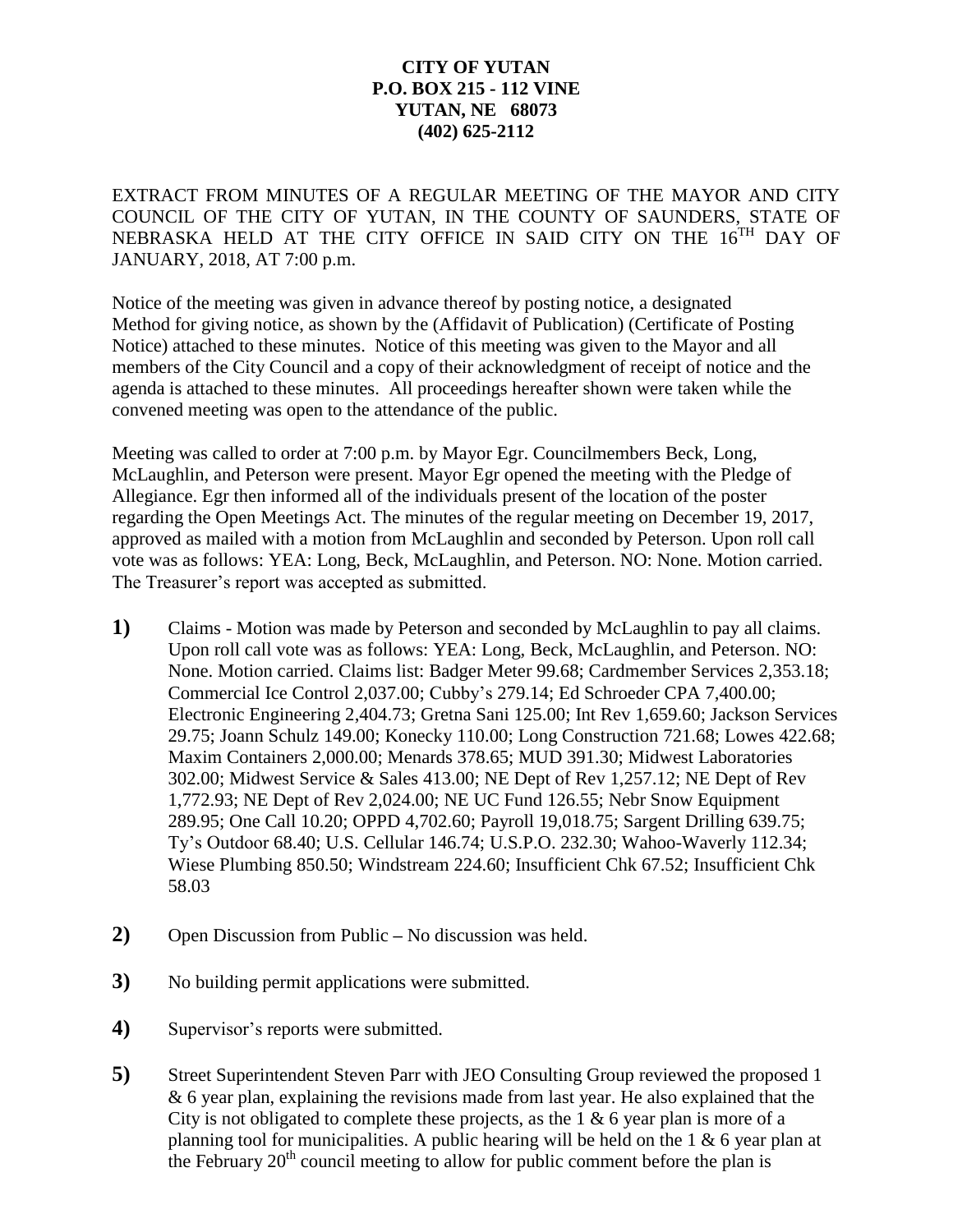finalized, adopted, and submitted to the State.

- **6)** Zach Schulz from JEO Consulting Group was in attendance to discuss the possible future steps in extending the City's utilities to developing areas. Prior to presenting the various phases, he informed the Council that another JEO representative is working with a developer who would be affected by the utility extension, but he assured the Council that no conflict of interest exists, as they are employed in different departments in separate offices. Phase I of this utility extension would be a design phase followed by a permitting process and then the bidding process. He briefly explained what each process would entail and the approximate timeline of each phase. Mr. Schulz also informed the Council of the different financing options, such as tax increment financing and conventional financing. He emphasized that the City would not need to commit to the project in its entirety; the Council could choose to approve the design phase alone and then retain the designs until a future date when they decide to approve additional steps.
- **7)** This item was tabled because Utility Superintendent Wilke was not present.
- **8) ORDINANCE NO. 734AN ORDINANCE OF THE CITY OF YUTAN, SAUNDERS COUNTY, NEBRASKA, TO PROVIDE FOR THE WAGES AND SALARIES OF CERTAIN OFFICERS, APPOINTEES, AND EMPLOYEES OF THE CITY OF YUTAN, NEBRASKA;** Discussion was held related to Ordinance #734, passed in the December 19, 2017 regular council meeting. It was proposed that certain amendments need to be made to this ordinance, pertaining to the police department. It was decided that the pay range for part-time police officers would be increased to "12.00-20.00/hr" and that the pay range for the assistant police chief would be increased to "13.00-21.00/hr." It was also decided that the current part-time officers' pay would be increased, effective February 1st, to 20.00/hr and the current assistant police chief's pay would be increased, effective February 1st, to 20.96/hr. A motion was made by McLaughlin and seconded by Long to amend Ordinance #734 with the aforementioned changes to the police department's pay. Upon roll call vote was as follows. YEA: Long, Beck, McLaughlin, and Peterson. NO: None. Motion carried.
- **9)** The Mayor and Council were informed of the email sent by a member of the former Economic Development Committee, which posed the question of what the City would like to have happen to their website. The options were to dismantle the website, transition the website to the city office, or reimburse the member for the annual cost of \$151.00 to maintain the website. It was decided that the City would pay the former member the annual cost to continue maintaining the website, and the City Clerk was instructed to inform the former committee member of the Council's decision.
- **10)** Discussion was held regarding updates to the employee handbook. The Mayor and Council were informed of the advisement of the City auditor to remove the section "Personal Debts" which reads, "All City employees' water and sewer accounts shall be kept current." A motion was made by McLaughlin and seconded by Beck to update the handbook as advised. Upon roll call vote was as follows. YEA: Long, Beck, McLaughlin, and Peterson. NO: None. Motion carried.